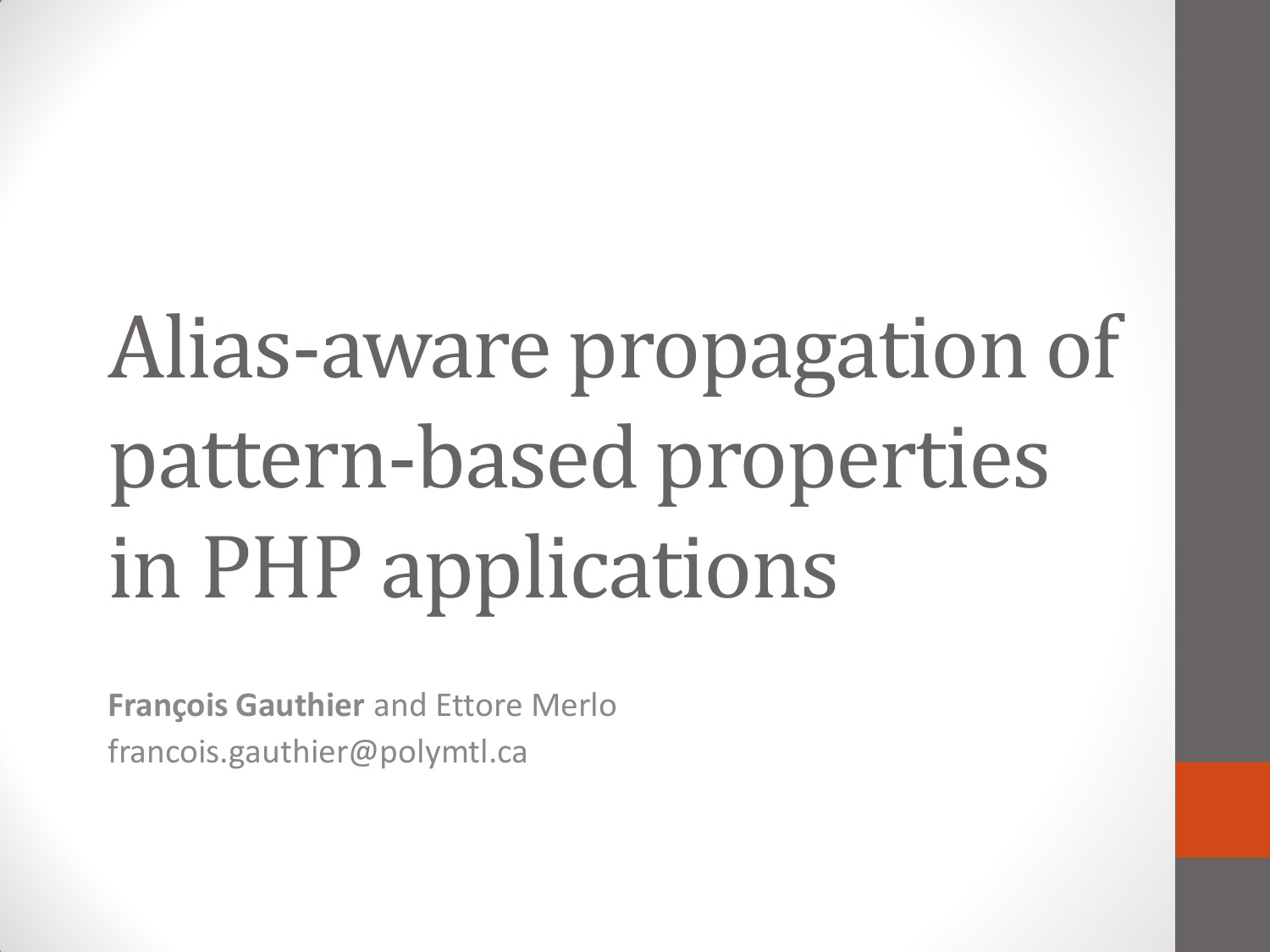### Previous work

- Propagation of security properties through traversal of **static** security patterns.
- Inter-procedural, flow and *security*-sensitive, linear time complexity.

#### **Intra-procedural Inter-procedural**

```
if(user_can('read')){
   // Execute privileged
   // code
}
```
}

```
else{
```

```
 // Print error and
 // exit
```

```
if(user_can('read'))
   read();
```

```
function read(){
   return sql_query(...);
}
```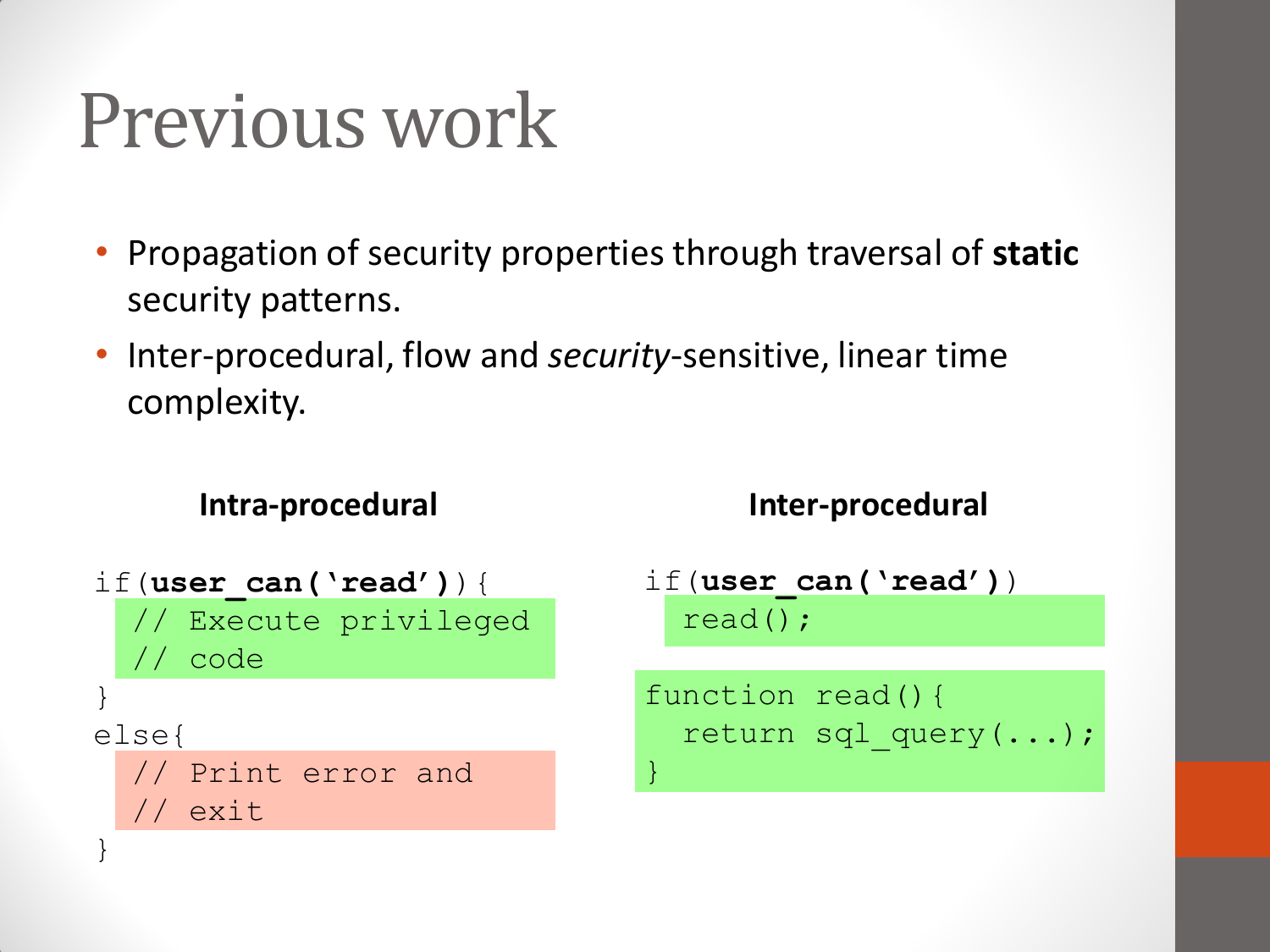### Extension

- Propagation of security properties through traversal of **dynamic** security patterns.
- E.g. aliasing of security patterns to **variables** and **parameters**.

```
Variable aliasing Parameter aliasing
                               write(user_can('write'));
                               function write($perm){
                                 if($perm){
                                    sql_query(...);
                                }
                                  return;
                               }
$canRd = user_can('read');
if($canRd)
   read();
function read(){
   return sql_query(...);
}
```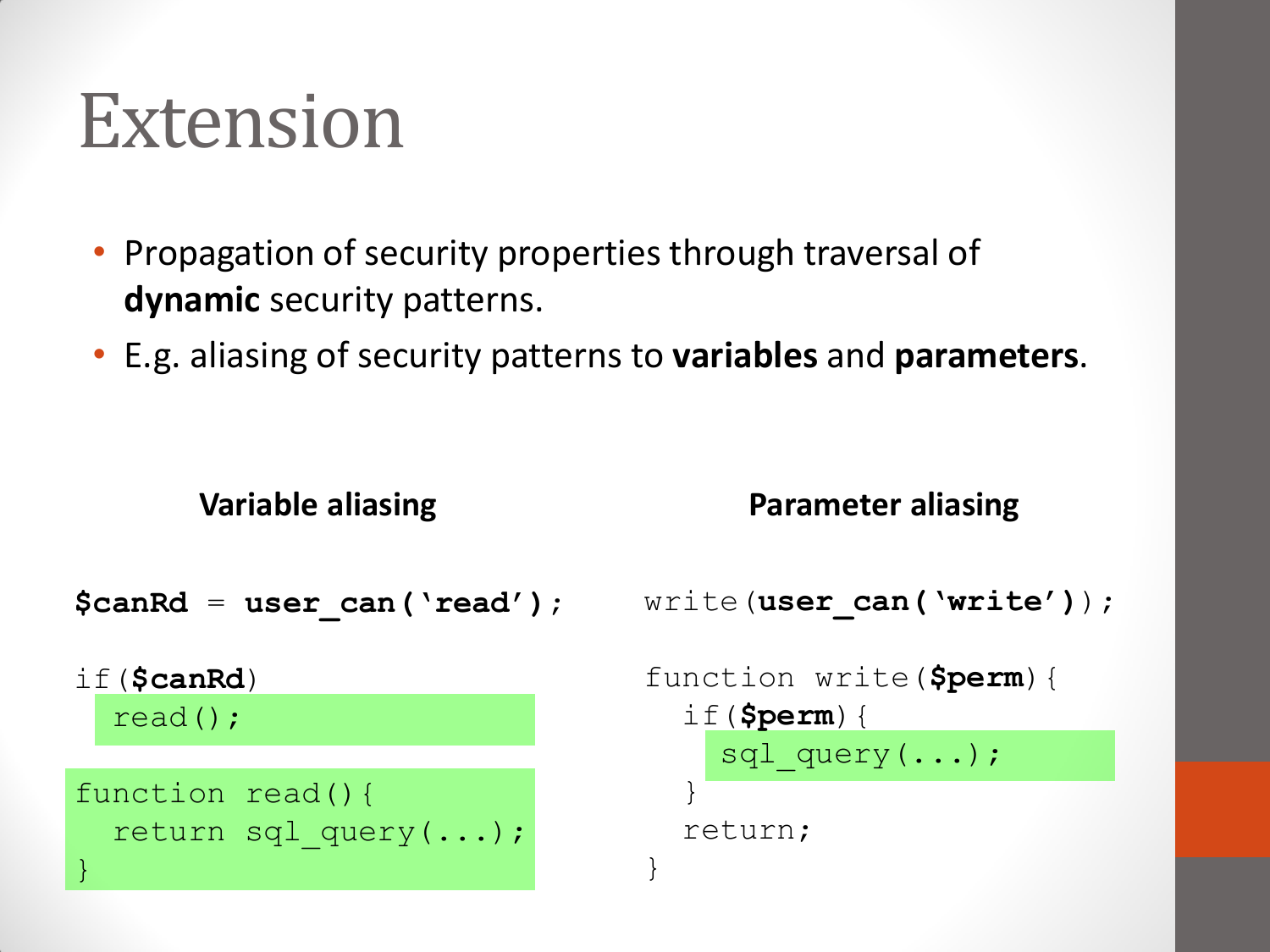# Analysis implementation

**Manual implementation**

Pros:

- Efficient
- Fine-tuning

Cons:

- Difficult to implement
- Hard to modify

**Datalog + BDDs** Pros:

- Incremental implementation
- Fast prototyping

Cons:

- BDD optimization is NP-Hard.
- Memory-consuming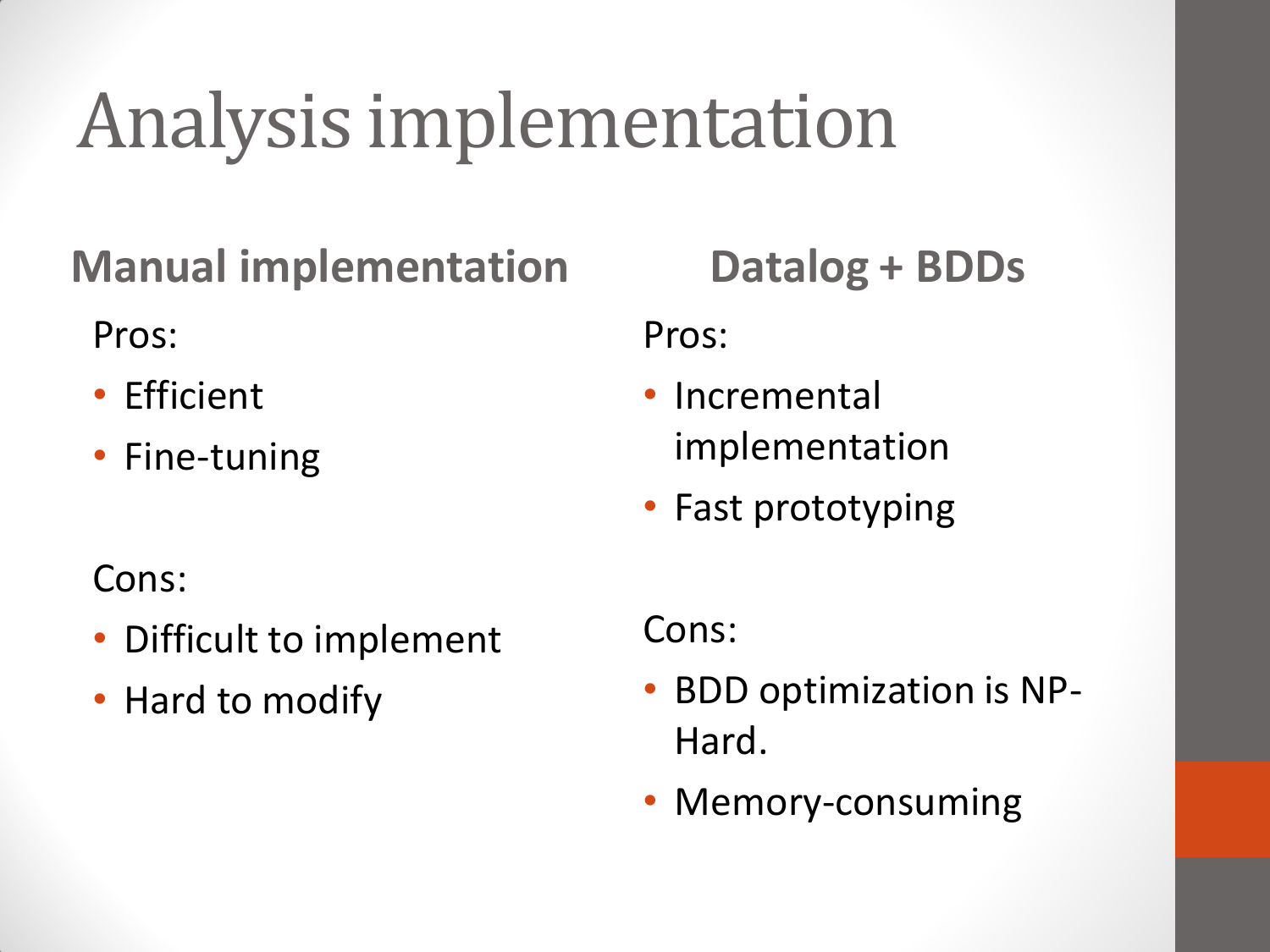# A simple Datalog program

Pat2Var(v,  $f_n$ ,  $f_i$ , p) :- PatAssign(v,  $f_n$ ,  $f_i$ , p).

Pat2Var(v, f<sub>n</sub>, f<sub>i</sub>, p) :- VarAssign(v, f<sub>n</sub>, f<sub>i</sub>, w), Pat2Var(w, f<sub>n</sub>, f<sub>i</sub>, p).

```
$canRd=user_can('read');
$canWt=user_can('write');
```


PatAssign (*canRd*, func, file, "read") PatAssign (*canWt*, func, file, "write")

```
if(Sop == "write") $perm = $canWt;
```

```
else
```
**\$perm** = **\$canRd**;



VarAssign(*perm*, func, file, *canWt*)

VarAssign(*perm*, func, file, *canRd*)

foo(**\$perm**);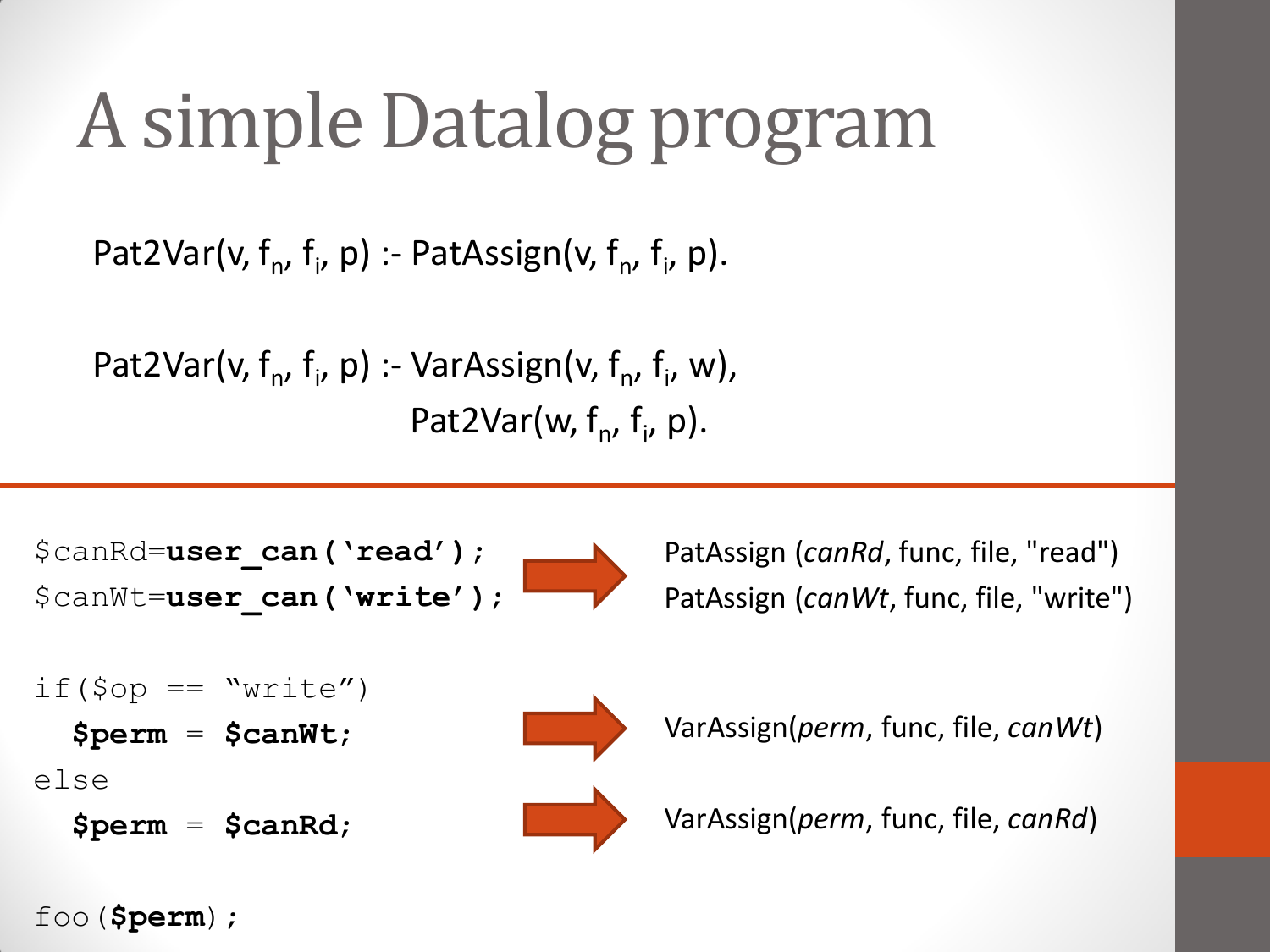# Results – Security patterns

| Application          | <b>Baseline</b> | Algorithm |           |       |           |  |
|----------------------|-----------------|-----------|-----------|-------|-----------|--|
|                      |                 | Intra f-i | Intra f-s | Inter | Inter al. |  |
| <b>SCARF</b>         | 16              | 16        | 16        | 16    | 16        |  |
| Events Lister 2.03   | 12              | 12        | 12        | 12    | 12        |  |
| <b>PHP</b> Calendars |                 |           |           |       |           |  |
| PHPoll 0.97          |                 |           |           |       | 3         |  |
| PHP iCalendar 1.1    |                 |           |           |       |           |  |
| <b>AWCM 2.1</b>      |                 |           |           |       |           |  |
| YaPiG 0.95           | 8               |           |           |       |           |  |
| Moodle 1.9.5         | 992             |           |           |       |           |  |

#### **TABLE II**

#### NUMBER OR DETECTED SECURITY CHECKS WITH EACH PATTERN PROPAGATION ALGORITHMS.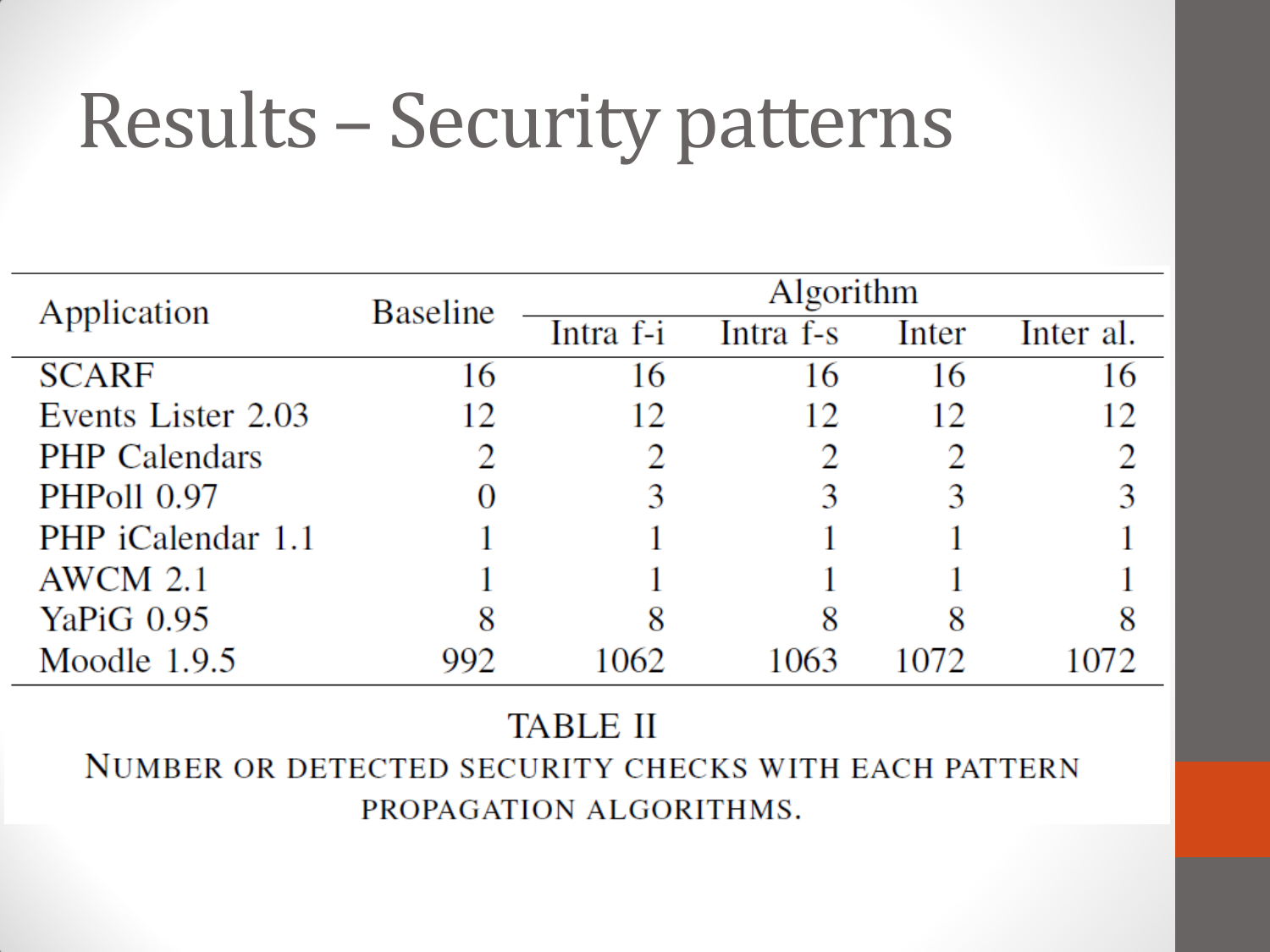## Conclusion

- Datalog allows for fast and incremental development of data-flow algorithms.
- **Intra-procedural** (variable aliasing) analysis yields the most significant recall improvements.
- **Flow-sensitivity** was **not worth** the increased time complexity.
- **Inter-procedural** (parameter aliasing) analysis further improves the recall of our analysis.
- Overall, the presented extension identifies significantly more security checks with very few false positives.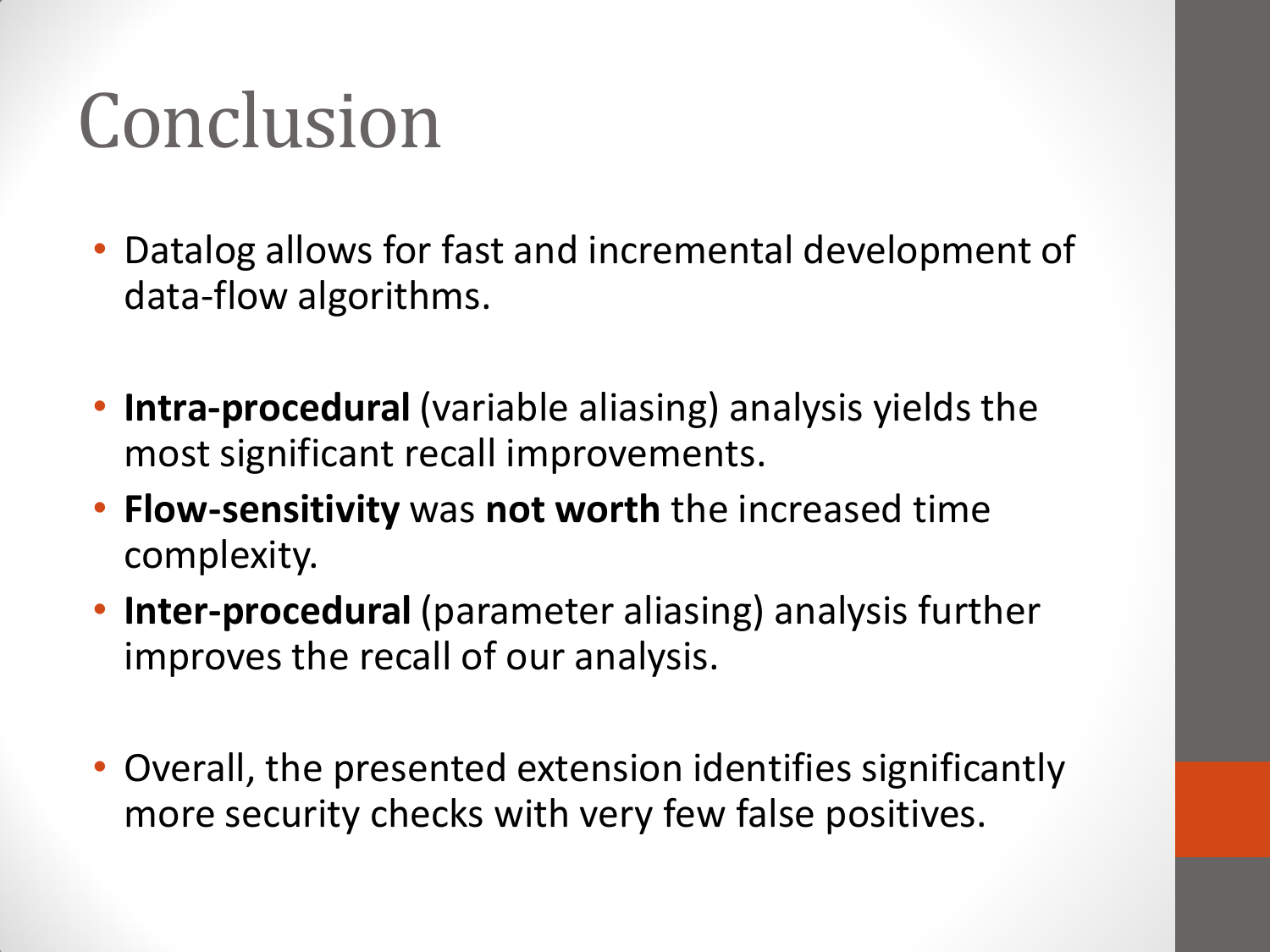### What next?

- Automatic detection of vulnerabilities based on the reverse-engineered security model!
- See **ACMA**, the Access Control Model Analyzer at **WCRE 2012**.

This research work is supported by the NSERC under the Discovery Grant Program.

F.G. acknowledges support from the FQRNT scholarship program.